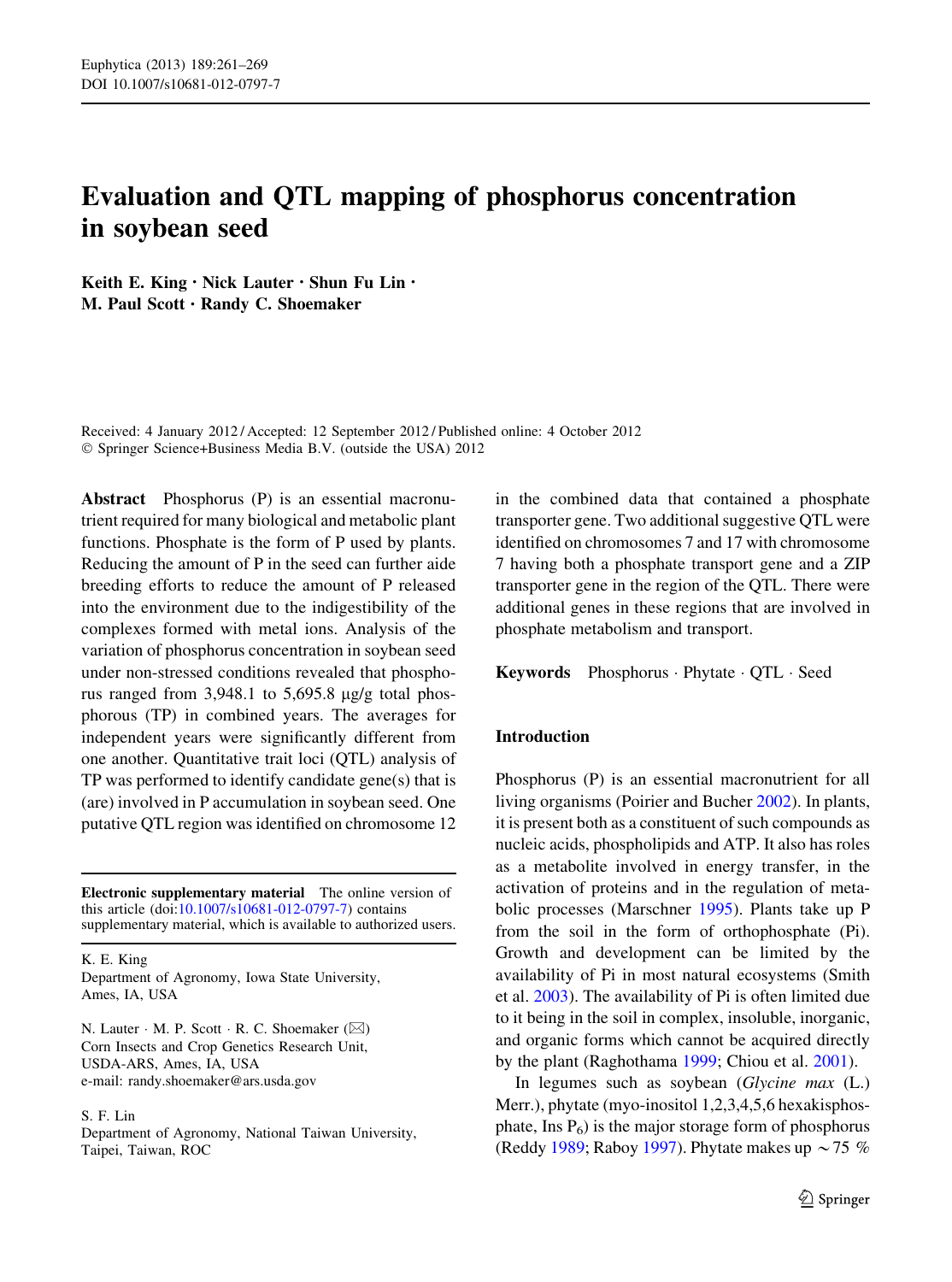of the total phosphorus (TP) in the seed and about 1–2 % of the seed composition. This composition would make TP a good measurement criterion to establish an estimate of the phytic acid (PA) status in a population (Raboy et al. [1984;](#page-8-0) Raboy [1997;](#page-8-0) Bilyeu et al.  $2008$ ). Ins  $P_6$  represents a major pool or bottle neck in the flux of P in the world's agricultural ecology because it covalently binds to cations such as  $K^+$ ,  $Ca^{2+}$ ,  $Mg^{2+}$ ,  $Fe^{2+}$ , and  $Zn^{2+}$ . This binding results in a reduction of bioavailability of P and the cations that are complexed with it (Schlemmer et al. [1995;](#page-8-0) Tsao et al. [1997](#page-8-0); Raboy et al. [2001\)](#page-8-0). Ultimately this presents a problem because Ins  $P_6$  is not readily digested by monogastric animals (Maupin et al. [2011\)](#page-7-0). This underutilized Ins  $P_6$  is then excreted in manure leading to an increase of P pollution and fouling of groundwater and eutrophication of inland bodies of water (Sharpley and Withers [1994;](#page-8-0) Correll [1998](#page-7-0); Raboy [2001\)](#page-8-0).

Exploiting natural variation in a population is the hallmark of plant breeding. A survey of mineral content and their interactions can provide information for breeding efforts directed toward increasing the concentration of some minerals and decreasing others. The population used in this study, Anoka  $\times$  A7, had been previously characterized to have a major QTL for Fe efficiency on chromosome 3/LG N (Lin et al. [1997\)](#page-7-0). The objective of this research was to determine the extent of variation of total P in the Anoka  $\times$  A7 mapping population in order to determine the efficacy of using total P as a selection factor in breeding and to map total P concentration as a QTL. Understanding the extent of variation in this population could potentially aide in the selection of genotypes that are more efficient in nutrient uptake and transport.

#### Materials and methods

## Plant material

The plant material used for QTL mapping soybean seed total phosphorus included 92  $F_{2:4}$  lines from Anoka  $\times$  A7, which was previously used to identify a major QTL for Fe efficiency (Lin et al. [1997\)](#page-7-0). A7 was the Fe efficient parent developed through a recurrent selection program, and Anoka was an Fe inefficient cultivar (de Cianzio and Fehr [1980;](#page-7-0) Fehr et al. [1984](#page-7-0)).

#### Phenotypic evaluations

The 92  $F_2$ -derived lines and checks were planted at Bruner Farm, near Ames, IA on non-calcareous (Clarion–Nicollet loam soil type (fine-loamy, mixed, superactive, mesic Typic Hapludoll and fine-loamy, mixed, superactive, mesic Aquic Hapludoll) soil in 2008 and 2009. The experiment was set up as a randomized complete block design (RCBD) with three replications. Each line was planted in plots of forty seeds and no thinning was performed upon emergence. The plots were 1.52 m long and separated from adjacent plots by 0.91 m. Leaf samples were taken from each line from the second fully expanded trifoliate, about 3–4 weeks after planting. Leaf tissue was then stored in liquid nitrogen before being lyophilized for DNA extraction and marker analysis. Upon maturity, seed from each plot was harvested in bulk for analysis. Total phosphorus was determined using the slightly modified procedures of Gao et al. [\(2007](#page-7-0)) and Zheng et al. [\(2009](#page-8-0)). Briefly, 5 g of seed from each line were ground using a Foss Cyclotec mill (1093 Sample Mill, Foss, Eden Prairie, MN) equipped with a 1-mm screen. A 0.5 g subsample of soybean powder was taken from each genotype and vortexed with 10 ml of 2.4 % HCl in 14-ml falcon tubes until a milky-white solution could be observed. Tubes were stacked in tube racks, the racks placed on their sides, and tubes and racks were secured using laboratory tape. The samples were digested overnight ( $\sim$  16 h) and shaken at 220 rpm on a bench-top shaker (Daigger orbital shaker, Vernon Hills, Ill.) at room temperature. To obtain a crude extract, tubes were then centrifuged at  $2,900\times g$  at 10 °C for 15 min (Beckman Coulter, Avanti-J26XPI), and 500 µl of the supernatant of each was pipetted into a 2 ml microcentrifuge tube. Additionally, 500  $\mu$ l of 20 % NaCl solution was added to the top of each sample. This crude extract was precipitated at room temperature for one to 2 h and then centrifuged at  $16,100 \times g$  for 15 min on a Labnet International, Inc. Spectrafuge 24D microcentrifuge to obtain a supernatant. An aliquot of  $400 \mu$  of each supernatant was then pipetted into a 14-ml falcon tube pre-filled with 9.6 ml of double-distilled water (ddH<sub>2</sub>O) for a dilution of 25 times. Calibration standards containing 0.00, 1.12, 2.24, 3.36, 5.6, 7.84, 8.96, and 11.2 ppm P from phytic acid sodium salt hydrate from rice (Sigma, St. Louis, MO.) were prepared using the same concentration of NaCl and HCl as the samples. Phosphorus concentrations were measured using inductive coupled plasma-optical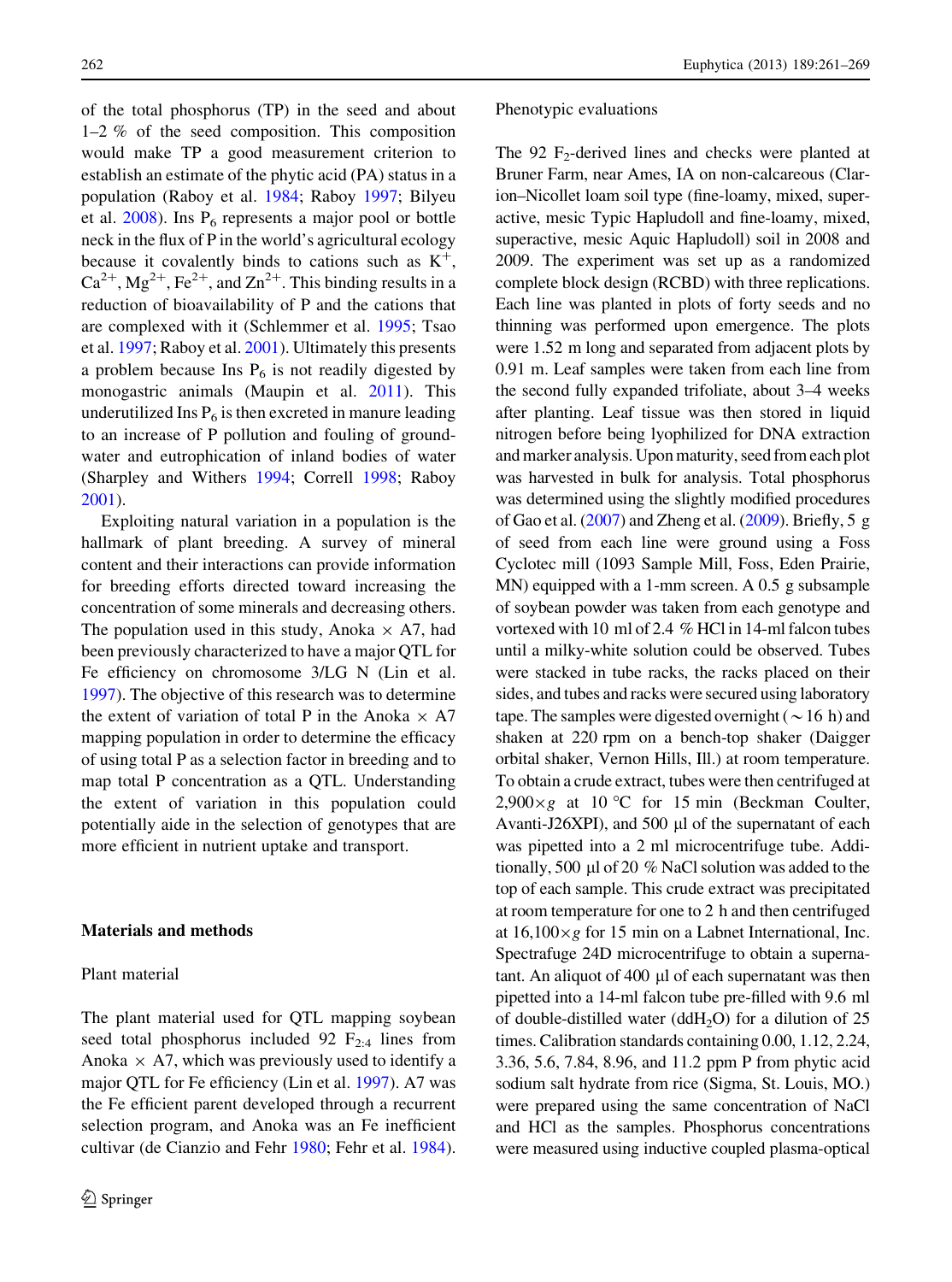emission spectroscopy (ICP-OES) (Spectro Ciros CCD; Spectro Analytical Instruments) in the Iowa State Agronomy Soil and Plant Testing Facility. The samples were submitted as a 10 ml sample with a 400  $\mu$ l aliquot of the supernatant in 9.6 ml of  $ddH<sub>2</sub>O$  along with the calibration standards. Data were returned in total phosphorus (TP) ppm and converted to  $\mu$ g/g TP by multiplying by the dilution 500.

## Statistical analysis

For this experiment, all effects were considered random. Data were analyzed using the JMP statistical package to determine ANOVA (Anonymous [2009](#page-7-0)). Broad sense heritability  $(h^2)$  for TP was estimated on an entry mean basis using expected mean squares from the combined ANOVA (Fehr [1987](#page-7-0)) as follows:

$$
h^2 = \frac{F_g^2}{\left(\frac{F_e^2}{rxe} + \frac{F_{ge}^2}{e} + F_g^2\right)}
$$

where  $F_g^2$  genetic variance,  $F_{ge}^2$  genotype  $\times$  environment interaction variance,  $F_e^2$  = experimental error variance,  $r =$  number of replications, and  $e =$ number of environments.

## Construction of the genetic linkage maps

The parental lines Anoka and A7 were surveyed for polymorphism with 916 SSR markers available from the SoyBase website (<http://soybase.agron.iastate.edu>). The most likely orders, and recombination rates among markers were estimated with Mapmaker 3.0 (Lander et al. [1987](#page-7-0)). Linkage groups were determined with the ''group'' command using a LOD of 4.0 and maximum Haldane distance of 50 centiMorgans (cM). Map order was determined using the "three point" command followed by "order", "framework", and "place." Previous markers that formed linkage groups for this population (Lin et al. [1997](#page-7-0)) were integrated into the SSR map. Additionally, 303 BARCSOYSSR markers (Song et al. [2010](#page-8-0)) were surveyed for polymorphism to increase marker density on chromosomes with larger marker intervals.

## QTL mapping

Linkage maps were imported into MapQTL6 (van Ooijen [2009\)](#page-8-0), and QTL positions and effects for soybean seed total phosphorus concentration for independent years and over combined years were determined using interval mapping (IM) and multiple-QTL mapping (MQM) (Lander and Botstein [1989](#page-7-0); Jansen [1993;](#page-7-0) Jansen [1994](#page-7-0)). The significance threshold logarithm of the odds (LOD) scores for detection of the QTL was calculated based on 1,000 permutations at  $P \le 0.05$  (Churchill and Doerge [1994](#page-7-0)). As described by Liang et al. [\(2010](#page-7-0)), the IM method was used to determine locations of putative QTL for the total P. Subsequently, MQM was performed to eliminate inference from background markers. In order to reduce residual variance, background markers closest to the LOD peak were selected as cofactors. The mapping step size was 1.0 cM with the maximum number of neighboring markers five, and maximum number of iterations set to 200.

# Results

Construction of genetic linkage maps

The current map was integrated with the original genetic map of the Anoka  $\times$  A7 population generated by Lin et al. ([1997\)](#page-7-0). The original map contained of 82 RFLP, 14 SSRs, and one morphological marker. Informative marker data was obtained for an additional 146 SSRs and assigned to 20 linkage groups. One hundred six SSR markers completed the linkage map along with the 12 previously unmapped informative BARCSOYSSRs (Song et al. [2010\)](#page-8-0). Using Haldane's mapping function and summing over all linkage groups, there was a total of 2,722.09 cM flanked by linked markers. As reported by (King et al. [2012;](#page-7-0) in press), the average length of the linkage groups was 136.10 cM ranging from 44.71 cM on chromosome 10 to 201.41 cM on chromosome 18. The average length of the marker intervals was 18.15 cM. The average number of markers per chromosome was 7.5, with a range from 3 to 14.

# Total P determination

Using ICP-OES, we determined TP for all lines comprising the Anoka  $\times$  A7 mapping population. Segregation for TP was observed (Table [1](#page-4-0); Fig. [1a](#page-3-0)–c). The means significantly varied between years, with 2009 having a higher average mean than in 2008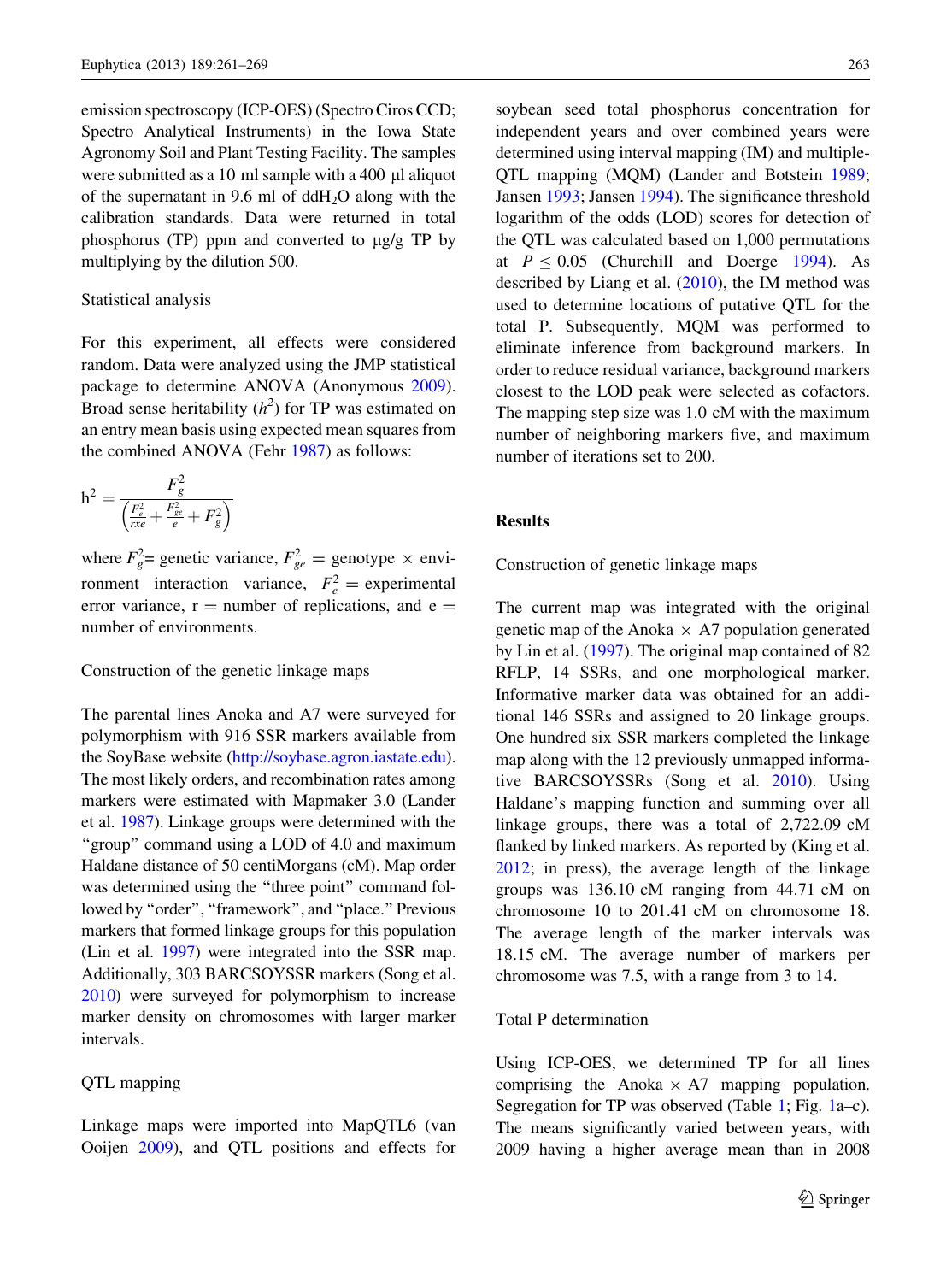<span id="page-3-0"></span>

Fig. 1 Total P Distribution in the Anoka (AK)  $\times$  A7 population (a 2008; b 2009; c combined), vertical line represents the population mean

(Table [2\)](#page-4-0). For overall average, the mean was 4,759.4 µg/g TP. The average of the parents A7 and Anoka was  $3,886.8$  and  $4,228.8$   $\mu$ g/g TP, respectively. The distribution of the combined data was slightly negatively skewed and had low kurtosis indicating a normal distribution and that TP was inherited quantitatively. The ANOVA indicated a significant year and rep within year effect with most of the variation being observed in the year effect indicating that most of variation observed is due to environmental effects. This significant year effect could be attributed to the rainy conditions observed in 2009 and hail damage received eight weeks after planting in 2008. The genotype effect was not significant at the  $P = 0.05$  level, nor was the  $G \times E$  interaction, indicating that one year of testing would be sufficient for evaluation of genotypes with superior genetic potential (Fehr [1987\)](#page-7-0) (Table [2\)](#page-4-0). The heritability estimate for TP was 0.41, indicating that about 60 % of the variation is due to non genetic factors.

# Total P QTL analysis

QTL detection for loci controlling TP accumulation was determined for 2008 and 2009 and the average across years. In 2008, three suggestive QTL were detected on chromosomes 10, 18, and 20 (Table [3](#page-5-0)). Suggestive QTL were those QTL possessing peaks in LOD scores that did not exceed the genome wide threshold, but on the chromosome level were at or exceeded significant  $P < 0.05$  (Liu et al. [2007;](#page-7-0) Tiwari et al. [2009;](#page-8-0) Willems et al. [2010](#page-8-0)). The LOD scores of these QTL ranged from 2.6 to 2.9 and the variation explained was 11.9–19.4 %. The positive allele for the QTL on chromosomes 10 and 18 were attributed to the A7 parent, whereas the positive allele on chromosome 20 was attributed to Anoka. In 2009, there were no QTL detected that were significant at the genome wise or chromosome wise thresholds.

With the TP averages combined over years, one significant and two suggestive QTL were detected. The major QTL was on chromosome 12 in the marker interval S12\_0711–S12\_1103 and had a LOD of 3.9 (Fig. [2](#page-4-0)). This QTL had a  $R^2$  of 29.9 %, and its position was at 118.9 cM. The two suggestive QTL were on chromosomes 7 and 17. Markers S12\_0711 and S12 1103 are previously unmapped BARCSOYSSR markers used to increase marker density on chromosome 12 (Song et al. [2010\)](#page-8-0). On chromosome 7, the marker interval was pk\_70T-Satt308, and the QTL had LOD score of 2.4 with a  $R^2$  of 18.4 %. The QTL on chromosome 17 was in the marker interval pa\_257- Sat\_277. The LOD score of this QTL was 2.3 and represented 16.3 % of the variation.

#### **Discussion**

In modern breeding programs, QTL mapping has become an increasingly important first step to marker-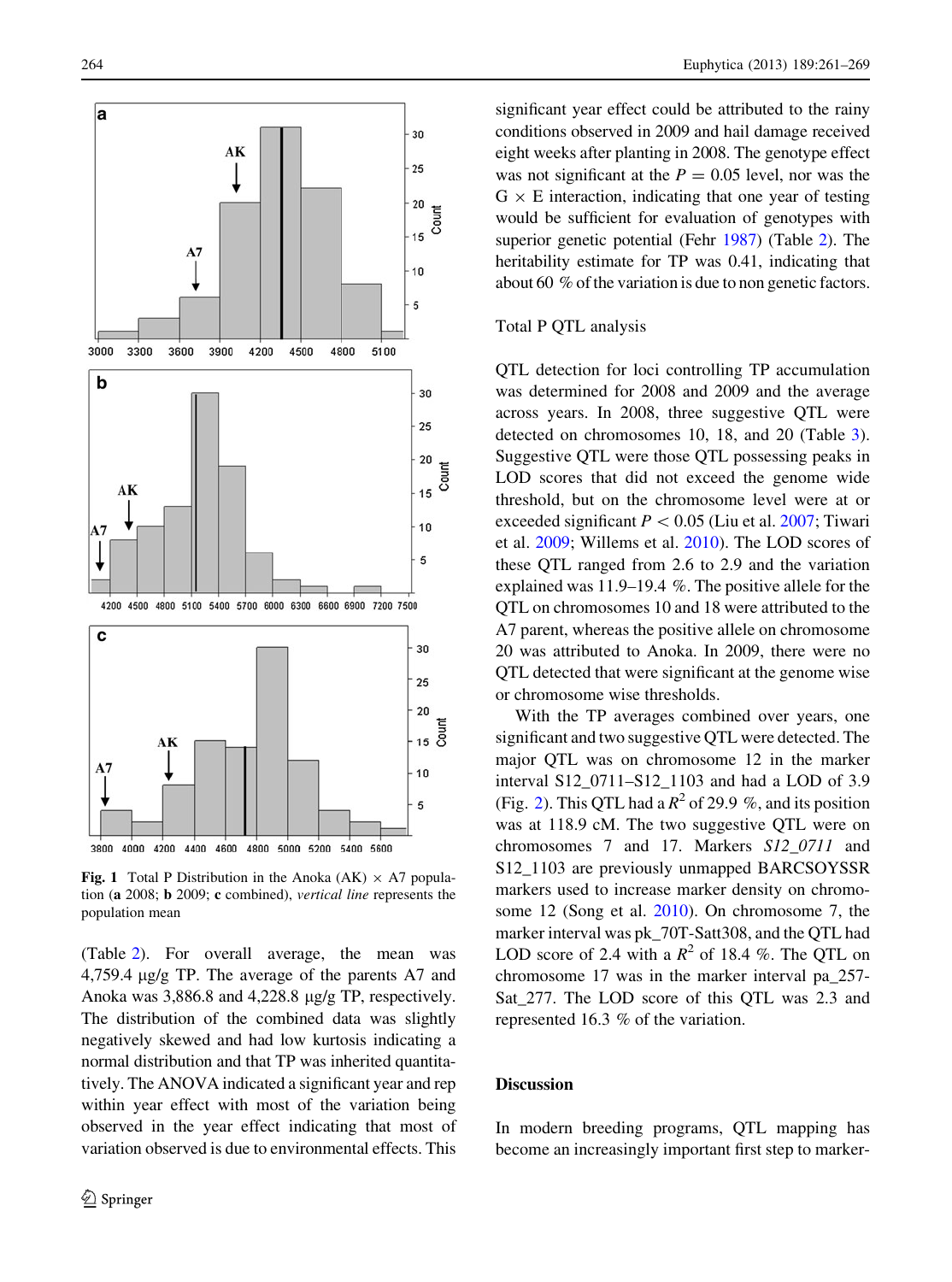<span id="page-4-0"></span>**Table 1** Mean (standard deviation), kurtosis, skewness, and range, in 2008 and 2009 and combined over years for the Anoka  $\times$  A7 mapping population

|                          | Population mean     | Anoka   | Α7      | <b>Kurtosis</b> | <b>Skewness</b> | Range                  |
|--------------------------|---------------------|---------|---------|-----------------|-----------------|------------------------|
| 2008 total P $(\mu g/g)$ | $4.334.2 \pm 392.8$ | 4.049.6 | 3.712.8 | 0.6             | $-0.5$          | $3,179.3 \sim 5,204.2$ |
| 2009 total P $(\mu g/g)$ | $5,184.7 \pm 505.9$ | 4.407.6 | 4.059.6 | 1.9             | 0.5             | $4,134.5 \sim 7,176.8$ |
| Total $P(\mu g/g)$       | $4,759.4 \pm 343.5$ | 4.228.6 | 3.886.2 | 0.3             | $-0.2$          | $3,948.1 \sim 5,695.8$ |

Missing data were imputed using PROC GLIMMIX in SAS





Table 2 Total P ANOVA table for 2008 and 2009 with P values from the F-test

| Source             | DF | МS       | $F$ value | Prob $\geq F$ |
|--------------------|----|----------|-----------|---------------|
| Year               |    | 99811670 | 181       | < 0.0001      |
| Replication/year   | 4  | 7629599  | 13.8      | < 0.0001      |
| Line               | 91 | 707752   | 1.28      | 0.0586        |
| Year $\times$ line | 91 | 522986   | 0.95      | 0.6144        |

 $h^2 = 0.41$  for the data combined over years

assisted selection and gene discovery (Price [2006](#page-8-0)). In this study, TP was evaluated in soybean seed powder using ICP-OES to determine the variation within the population, and the trait was mapped as a QTL. Total P ranged between  $3,948.1$  and  $5695.8 \text{ µg/g}$  with an average of  $4,759.4 \mu g/g$  in the combined data. TP was not significant within this population, which was similar to a finding of Oltmans et al. [\(2005](#page-8-0)). However, there is still the possibility that there are significant differences in levels of PA (Raboy et al. [1984](#page-8-0)). Variation in TP is influenced by genetic and nongenetic factors. Consequently, the PA is influenced by the supply of TP to the developing seed. Identifying these genetic factors gives a better understanding of P status and its importance to P homeostasis in the normal function of major metabolic pathways (Raboy et al. [2001](#page-8-0)).

In this study, one significant QTL for TP was mapped in the combined data. Additionally, five suggestive QTL for TP in 2008 and in the combined data were identified. In the combined data, the additive effects for the suggestive and significant QTL show that the positive allele was attributed to Anoka, the Fe inefficient parent. Additionally, the parental averages of TP supported this finding. This could potentially indicate that elevated TP could impact Fe inefficiency through the supply of TP absorbed and loaded in the seed. The effect of the elevated TP then could reduce the availability of seed Fe to the plant because of the binding effect associated with the PA form of P. The identification of only one significant QTL for TP was similar to that of other research. In Arabidopsis for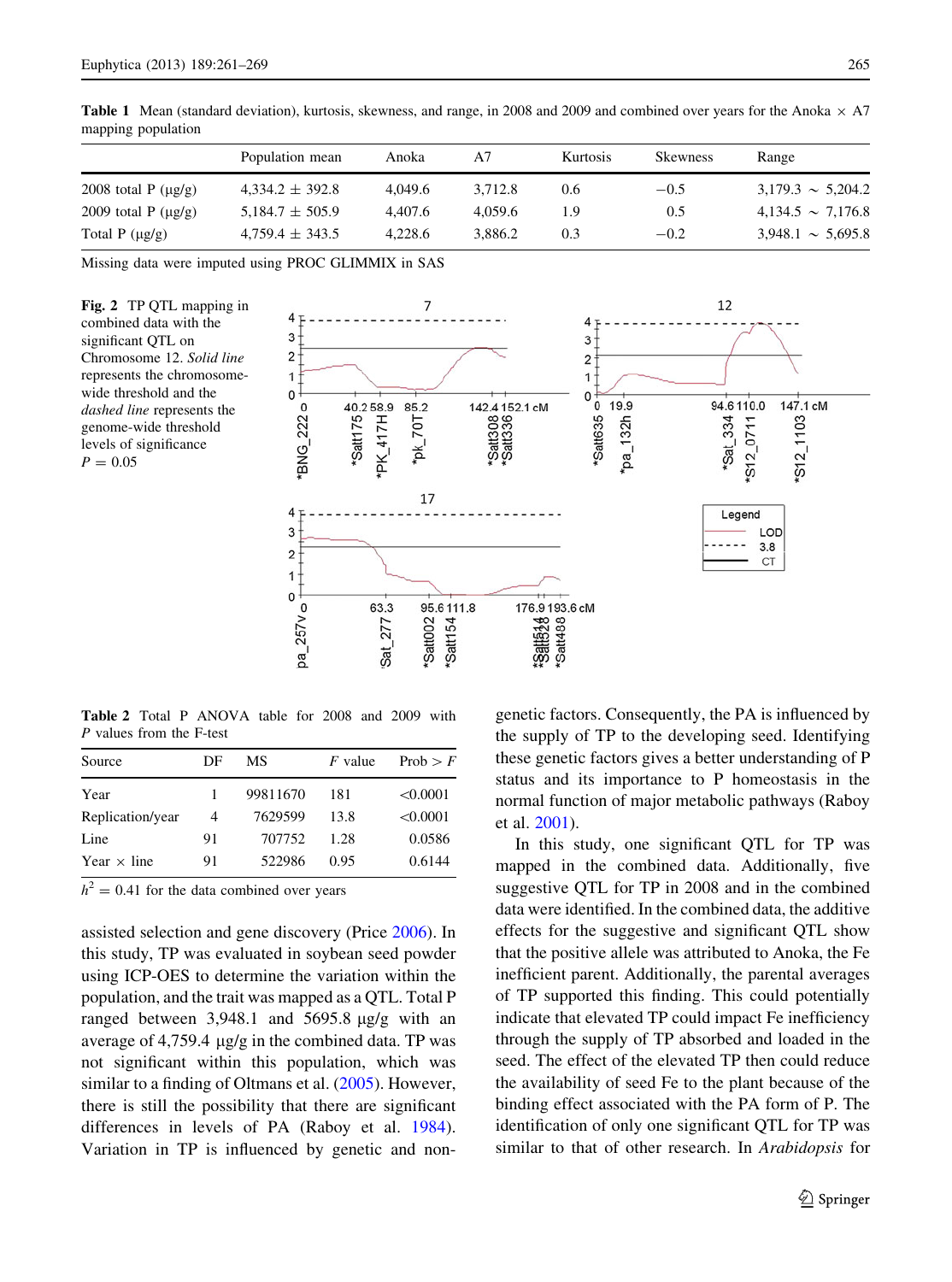|             | Chr/LG | Marker interval                                        | Position<br>(cM) | LOD | LOD<br>threshold | $R^2$ | QTL genotypic class means |         |         |                     |
|-------------|--------|--------------------------------------------------------|------------------|-----|------------------|-------|---------------------------|---------|---------|---------------------|
|             |        |                                                        |                  |     |                  |       | A1A1                      | A1A2    | A2A2    | Additive<br>effects |
| Trait       |        |                                                        |                  |     |                  |       |                           |         |         |                     |
| TP-2008     | 10/O   | Satt477-Satt123                                        | 40.3             | 2.7 | 1.9              | 12.3  | 4.466.7                   | 4.179.3 | 4.467.3 | $-0.3$              |
|             | 18/G   | pk_493H-pa378H                                         | 167.7            | 2.6 | 2.5              | 11.9  | 4.281.6                   | 4.404.6 | 4.652.4 | $-185.4$            |
|             | 20/I   | S20_1142-pa_644H                                       | 132.7            | 2.9 | 2.3              | 19.4  | 4.667.3                   | 4,487.6 | 4.193.8 | 236.8               |
| Combined TP |        |                                                        |                  |     |                  |       |                           |         |         |                     |
|             | 7/M    | pk 70T-Satt308                                         | 133.7            | 2.4 | 2.3              | 18.4  | 4,957.7                   | 4.992.0 | 4.649.1 | 154.3               |
|             | 12/H   | S <sub>12</sub> 07 <sub>11</sub> -S <sub>12</sub> 1103 | 118.9            | 3.9 | 2.2              | 29.9  | 4.995.5                   | 4,551.0 | 4,723.0 | 136.2               |
|             | 17/D2  | pa 257–Sat 277                                         | 7.0              | 2.7 | 2.3              | 16.3  | 5.018.9                   | 4,677.7 | 4.682.4 | 168.3               |

<span id="page-5-0"></span>**Table 3** Summary of quantitative trait loci (OTL) detected for total phosphorus (TP) concentrations in the Anoka  $\times$  A7 population

instance, only three QTL were identified for P content (Vreugdenhil et al. [2004\)](#page-8-0). Furthermore, two different studies in Phaseolus vulgaris L. identified a similar number of QTL for TP concentration. In one study under medium and high P fertilizer applications, one QTL for each treatment was identified (Blair et al. [2009\)](#page-7-0). In the other, several QTL were identified in differing years, however no more than three were identified per year per high or low P treatment with the  $R^2$  ranging from 11 to 40 % (Cichy et al. [2009](#page-7-0)). Differing levels of P have also been used to identify QTL in the total plant, roots, shoots, and leaves (Li et al. [2005](#page-7-0); Liang et al. [2010\)](#page-7-0). Li et al. ([2005\)](#page-7-0), were able to detect two QTL for low P conditions in both the roots and leaves, also showing the difficulty in detecting QTL consistently.

Once QTL regions have been identified, the next step is to identify the gene(s) or causal mechanism(s) responsible for the observed phenotype (Paran and Zamir [2003\)](#page-8-0). Furthermore, Li et al. ([2005\)](#page-7-0), stated that the genes controlling traits for P deficiency tolerance have not been located in soybean genome. Consequently, the evaluation of mineral accumulation in soybean seed for QTL mapping may offer insight into genes encoding, for example, transporters, chelators or chelator biosynthesis enzymes (Vreugdenhil et al. [2004\)](#page-8-0). The genomic locations of molecular markers on the soybean genome sequence assembly (Gmax\_109) were determined to obtain the intervals of the marker positions associated with the identified QTL (Schmutz et al. [2010](#page-8-0); <http://www.phytozome.net>). This allowed for the identification of phosphate related genes. In this study two suggestive QTL were identified on chromosomes 10 and 20 (Fig. [2\)](#page-4-0). The QTL region on chromosome 20 encompasses the Pi transporter gene  $(Glyma20g34610)$  reported recently by Wu et al.  $(2011)$ (Supplementary Table 1). Additionally, one more gene in the QTL interval is associated with phosphate transport, Glyma20g34620. These low-affinity transporter genes belong to the phosphate:  $H+$  symporter (PHS) transporter of the major facilitator super family (Pao et al. [1998\)](#page-8-0). The QTL interval on chromosome 10 is just outside of the location of the Pi transporter gene reported by Wu et al. [\(2011\)](#page-8-0). This 'off-set' positioning could potentially be due to the paucity of polymorphic markers on this chromosome. Chromosome 10 had only three polymorphic markers that only spanned 44.7 cM. Extensive screening of public SSRs failed to identify additional markers which could potentially map the QTL more precisely. Because the QTL reported in this study were identified in a non-stressed environment without any P treatments, it may be possible that these QTL represent genic regions not only involved in phosphate transport but also seed phosphate loading. The non-stress environment could further explain the lack of a strong QTL effect observed in this work. These two chromosomes are known to be highly homeologous and possessing many duplicate loci and would explain the high sequence similarity of the coding and protein sequences that was observed (Wu et al. [2011;](#page-8-0) <http://www.soybase.org>).

The QTL detected for TP over combined years occurred in a manner similar to that reported by Lin et al. ([1997\)](#page-7-0) using the same population to study iron stress. The QTL were noted in separate years and during different growth stages. Here, the significant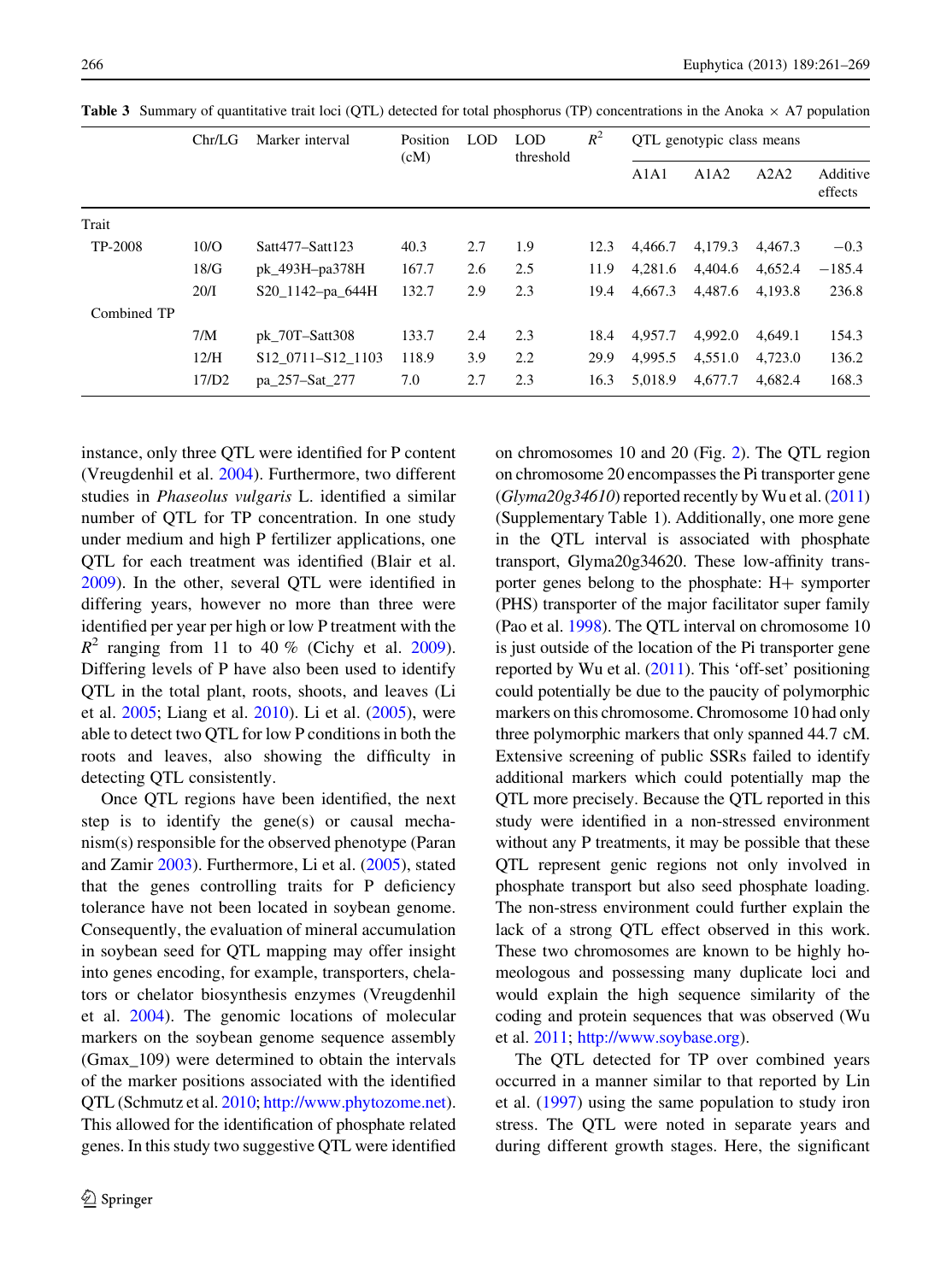and two suggestive QTLs were not detected in independent years, but were detected in combined data. The extent of the environmental influence on QTL detected potential impacted QTL across environments, which can be explained by the heritability estimate of 0.41. The QTL regions in this study, however, do contain genes that are involved in phosphorus transport and utilization. The significant QTL mapped to chromosome 12. The interval for the markers S12\_0711–S12\_1103 contains several genes that are involved in mineral transport or phosphate metabolism. Genes Glyma12g16410, Glyma12g30- 070, and Glyma12g30100, are all a part of the ABC transporter family, which is involved in the transport of molecules through membranes (Supplementary Table 1, (Schulz and Kolukisaoglu [2006](#page-8-0))). Other genes in this QTL region that could have a role in TP accumulation, synthesis, and transport are Glyma12g22680, Glyma12g23920, and Glyma12g29790. Glyma12g22680 is a member of the Inositol monophosphatase family. The enzyme activity of this gene is essential for the de novo synthesis of  $myo$ -Inositol (Ins) and for the recycling of Ins into Ins  $(1,4,5)P_3$ . This enzyme is a potential regulatory point for all pathways that utilize free Ins (Fu et al. [2008](#page-7-0)). Glyma12g23920 and Glyma12g29790 are both members of the Triose-phosphate Transporter family, which is in the P storage and homeostasis pathways and mediates the transport of Pi between the cytosol and the stroma of the chloroplast (Flügge et al. [1989,](#page-7-0) [1999;](#page-7-0) Raboy et al. [2001\)](#page-8-0).

Several genes in the suggestive QTL regions play a role in P metabolism. The most important was Glyma07g34870, which is a part of the major facilitator super family, and has a KOG annotation as an Inorganic phosphate transporter like that of those transporters on chromosome 10 and 20 (Tatusov et al. [2003\)](#page-8-0). This gene, on chromosome 7, would have a strong potential to be involved in P transport and storage and has previously gone undetected in other studies. Also in the QTL marker interval is Glyma07g34030, a Phosphatidylinositol-4-phosphate 5- Kinase (PIP5K), which plays an essential role in coordinating plant growth, especially in response to environmental factors (Lou et al. [2007](#page-7-0)). It also catalyzes the phosphorylation of phosphatidylinositol-4,5-bisphosphate ( $\text{PIP}_2$ ) to form phosphatidylinositol-4-phosphate (PIP) (Divecha and Irvine [1995](#page-7-0)). Glyma07g32190 is a solute carrier of Glucose-6phosphate/phosphate which is the source of Ins before being converted to  $D$ -*Ins* 3-phosphate, the precursor of all remaining Ins-containing compounds (Loewus and Loewus [1983;](#page-7-0) Raboy et al. [2001](#page-8-0)). Finally, there was a ZIP Zinc transporter (Glyma07g34930) in the QTL interval, which transports iron as well. Along with the Pi transporter and this gene in the interval, this could be a potential region of interest for the beginning of mineral chelation.

Similar candidate genes identified in the other QTL intervals in this study were also identified in the QTL interval on chromosome 17. These included two triose-phosphate transporter family genes, which also were Glucose-6-phosphate/phosphate transporter, two AUX/IAA genes, eight ABC transporter genes, one Ins 5-phosphatase, and one PIP5K gene. Even though, the QTL on chromosome 17 was only suggestive, the several genes in the interval are related to P metabolism and homeostasis, and contributed small effects to this QTL being detected. As with chromosome 10, the marker interval for chromosome 17 spanned  $\sim 60.0$  cM with the peak occurring at 7.0 cM. Liang et al. [\(2010](#page-7-0)) were able to identify QTL for phosphorus content in the root, shoot, and the entire plant within this same interval under low phosphorus treatment. The interval for the authors' QTL was Sat\_296-Satt458 at the position 6.42–24.52 cM on the [www.soybase.org](http://www.soybase.org) physical map. The marker interval for the TP QTL in this study was at 10.35–11.14 cM. The QTL here, along with those in the Liang et al. ([2010](#page-7-0)) had QTL with LOD scores less than 2.95. This region could potentially be important for P with QTL being detected in a non-stressed environment as well as that of the low P study of Liang et al. ([2010\)](#page-7-0). An increase in marker density on this chromosome would help to confirm this QTL as well as to narrow the interval and list of genes actually involved in P uptake and utilization.

In summary, the objectives of this study were to determine the natural variation of total phosphorus concentration for use as selection criteria for breeding and determine the plausibility of mapping the trait as a quantitative trait locus. The variation observed amongst genotypes was not significant but allowed the mapping of QTL for TP concentration in seeds. We mapped one putative QTL as well as several suggestive QTL. One of these suggestive QTL intervals had genes previously identified to be phosphate transporters, and additional QTL newly reported on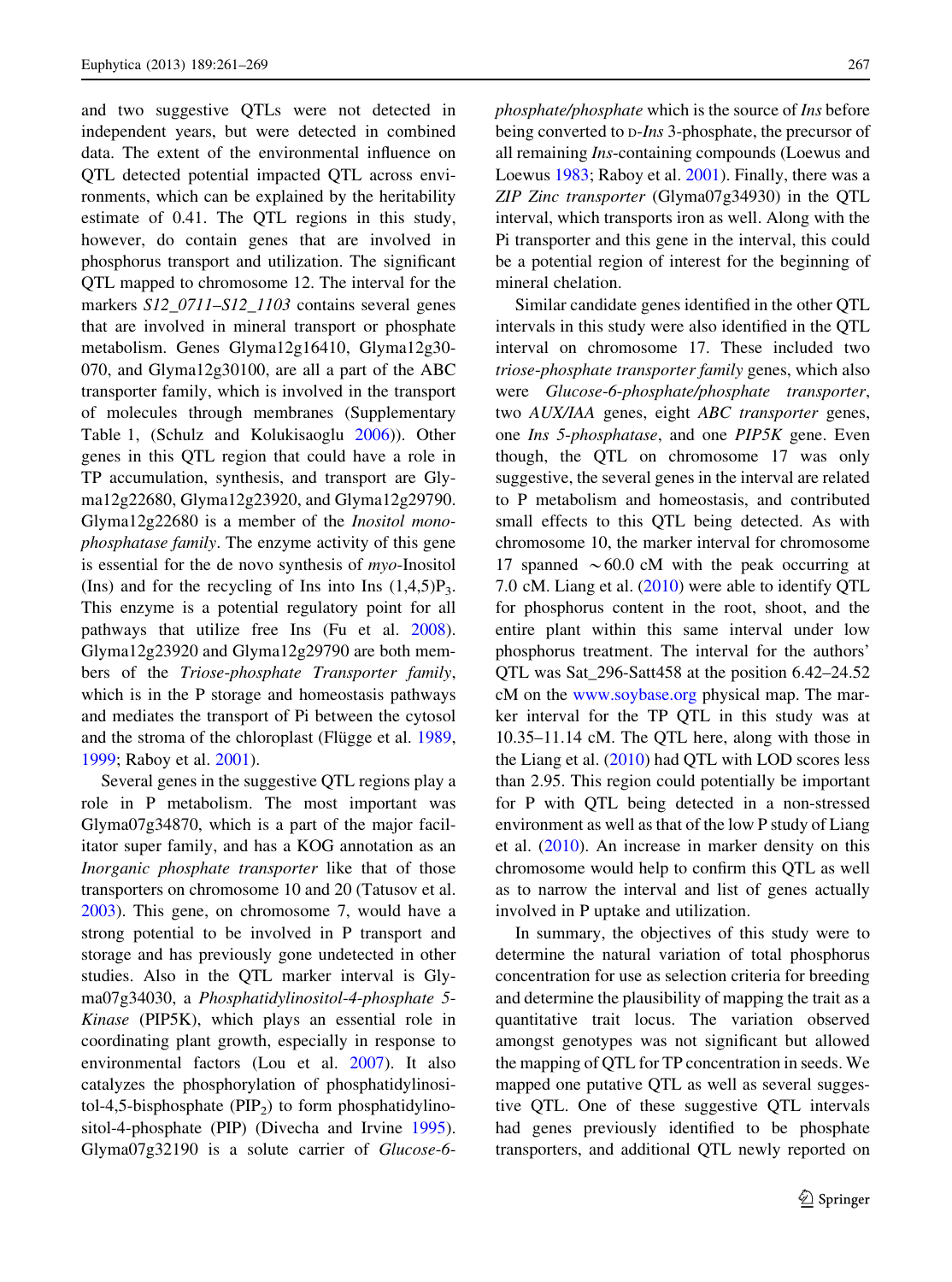<span id="page-7-0"></span>chromosome 7. The lack of higher marker density on chromosome 10 did not allow the detection of the other phosphate transporter as it was just outside the marker interval. Additionally, it was determined that a ZIP Fe/Zn transporter gene was in a QTL interval, which in previous work (King et al. 2012; in press) identified suggestive QTL for both Fe and Zn accumulation and could potentially be a site of metal chelation. There is still work to be done in order to validate these TP QTL regions as well as the genes involved. Furthermore, this research did not rely on the population being grown in a stressed environment, but rather determined that there is minor natural variation with minor gene effects observed. A research program designed with different rates of available P could potentially elucidate the genetic effects and differentiate which genes are involved in P uptake, transport and homeostasis in this population.

Acknowledgments The authors gratefully acknowledge the financial support of the USDA-ARS and Iowa State University. Names are necessary to report factually on the available data; however, the USDA neither guarantees nor warrants the standard of the product, and the use of the name by the USDA implies no approval of the product to the exclusion of others that may also be suitable. Additionally, The authors thank Jonathan Hobbs of the Iowa State University Agriculture Experiment Station Consulting Group for assistance with data imputation.

# References

Anonymous (2009) JMP  $\sim$  8: statistical discovery software

- Bilyeu KD, Zeng P, Coello P, Zhang ZJ, Krishnan HB, Bailey A, Beuselinck PR, Polacco JC (2008) Quantitative conversion of phytate to inorganic phosphorus in soybean seeds expressing a bacterial phytase. Plant Physiol 146:468–477
- Blair MW, Sandoval TA, Caldas GV, Beebe SE, Páez MI (2009) Quantitative trait locus analysis of seed phosphorus and seed phytate content in a recombinant inbred line population of common bean. Crop Sci 49:237–246
- Chiou TJ, Liu H, Harrison MJ (2001) The spatial expression patterns of a phosphate transporter (MtPT1) from Medicago truncatula indicate a role in phosphate transport at the root/soil interface. Plant J 25:281–293
- Churchill GA, Doerge RW (1994) Empirical threshold values for quantitative trait mapping. Genetics 138:963–971
- Cichy KA, Caldas GV, Snapp SS, Blair MW (2009) QTL analysis of seed iron, zinc, and phosphorus levels in an Andean bean population. Crop Sci 49:1742–1750
- Correll DL (1998) The role of phosphorus in the eutrophication of receiving waters: a review. J Environ Qual 27:261–266
- de Cianzio SR, Fehr WR (1980) Genetic control of iron deficiency chlorosis in soybeans. Iowa State J Res 54:367–375
- Divecha N, Irvine RF (1995) Phospholipid signaling review. Cell 80:269–278
- Fehr WR (1987) Principles of cultivar development: theory and technique. Macmillan Publishing Company, New York
- Fehr WR, Voss BK, Cianzio S (1984) Registration of a germplasm line of soybean, A7. Crop Sci 24:390–391
- Flugge U-I (1999) Phosphate translocators in plastids. Annu Rev Plant Physiol Plant Mol Biol 50:27–45
- Flügge UI, Fischer K, Gross A, Sebald W, Lottspeich F, Eckerskorn C (1989) The triose phosphate-3-phosphoglycerate-phosphate translocator from spinach chloroplasts: nucleotide sequence of a full-length cDNA clone and import of the in vitro synthesized precursor protein into chloroplasts. Eur Mol Biol Organ J 8:39–46
- Fu J, Peterson K, Guttieri M, Souza E, Raboy V (2008) Barley (Hordeum vulgare L.) inositol monophosphatase: gene structure and enzyme characteristics. Plant Mol Biol 67:629–642
- Gao Y, Shang C, Maroof MAS, Biyashev RM, Grabau EA, Kwanyuen P, Burton JW, Buss GR (2007) A modified colorimetric method for phytic acid analysis in soybean. Crop Sci 47:1797–1803
- Jansen RC (1993) Interval mapping of multiple quantitative trait loci. Genetics 135:205–211
- Jansen RC (1994) Controlling the Type I and Type II errors in mapping quantitative trait loci. Genetics 138:871–881
- King KE, Peiffer GA, Lauter N, Reddy M, Lin SF, Cianzio S, Shoemaker RC (2012) Mapping of iron and zinc quantitative trait loci in soybean (Glycine max (L.) Merr.) for association to iron deficiency chlorosis resistance. J Plant Nutr (in press)
- Lander ES, Botstein D (1989) Mapping Mendelian factors underlying quantitative traits using RFLP linkage maps. Genetics 121:185–199
- Lander ES, Green P, Abrahamson J, Barlow A, Daly MJ, Lincoln SE, Newberg LA, Newburg L (1987) MAPMAKER: an interactive computer package for constructing primary genetic linkage maps of experimental and natural populations. Genomics 1:174–181
- Li Y-D, Wang Y-J,Tong Y-P,GaoJ-G,Zhang J-S, ChenS-Y (2005) QTL mapping of phosphorus deficiency tolerance in soybean (Glycine max L. Merr.). Euphytica 142(1–2):137–142
- Liang Q, Cheng X, Mei M, Yan X, Liao H (2010) QTL analysis of root traits as related to phosphorus efficiency in soybean. Ann Bot 106:223–234
- Lin S, Cianzio S, Shoemaker R (1997) Mapping genetic loci for iron deficiency chlorosis in soybean. Mol Breed 3:219–229
- Liu B, Fujita T, Yan Z-H, Sakamoto S, Xu D, Abe J (2007) QTL mapping of domestication-related traits in soybean (Glycine max). Ann Bot 100:1027–1038
- Loewus FA, Loewus MW (1983) Myo-Inositol: its biosynthesis and metabolism. Ann Rev Plant Physiol 34:137–161
- Lou Yi, Gou J-Y, Xue H-W (2007) PIP5K9, an Arabidopsis phosphatidylinositol monophosphate kinase, interacts with a cytosolic invertase to negatively regulate sugar-mediated root growth. Plant Cell 19:163–181
- Marschner H (1995). Mineral nutrition of higher plants, vol 2, Academic Press, San Diego
- Maupin LM, Rosso ML, Shang C, Rainey KM (2011) Genotype  $\times$  environment interaction and stability of